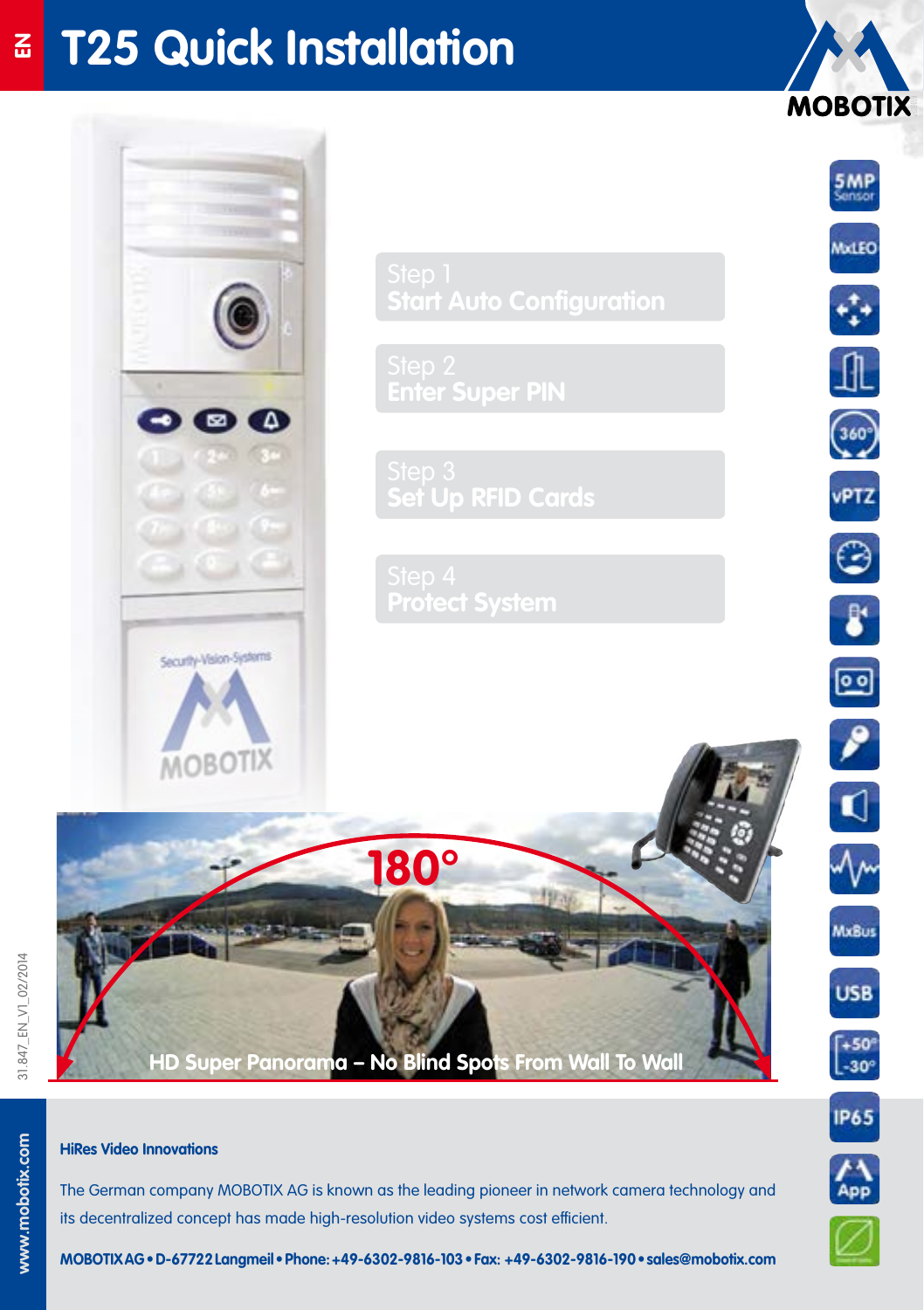## **Congratulations On Purchasing Your T25M Complete Kit!**

You complete kit comes complete with a door camera T25M-CamCore, KeypadRFID, Info2wire+ info module and indoor unit for connecting the door station via a two-wire cable plus an MX-DoorMaster, on-wall and in-wall housing and installation material. Before starting the installation, release the modules from the frame by inserting the blue key into the opening on the module frame and pushing the key in (bottom left). The **installation and wire connection process** is described in Part 1 of the enclosed System Manual.

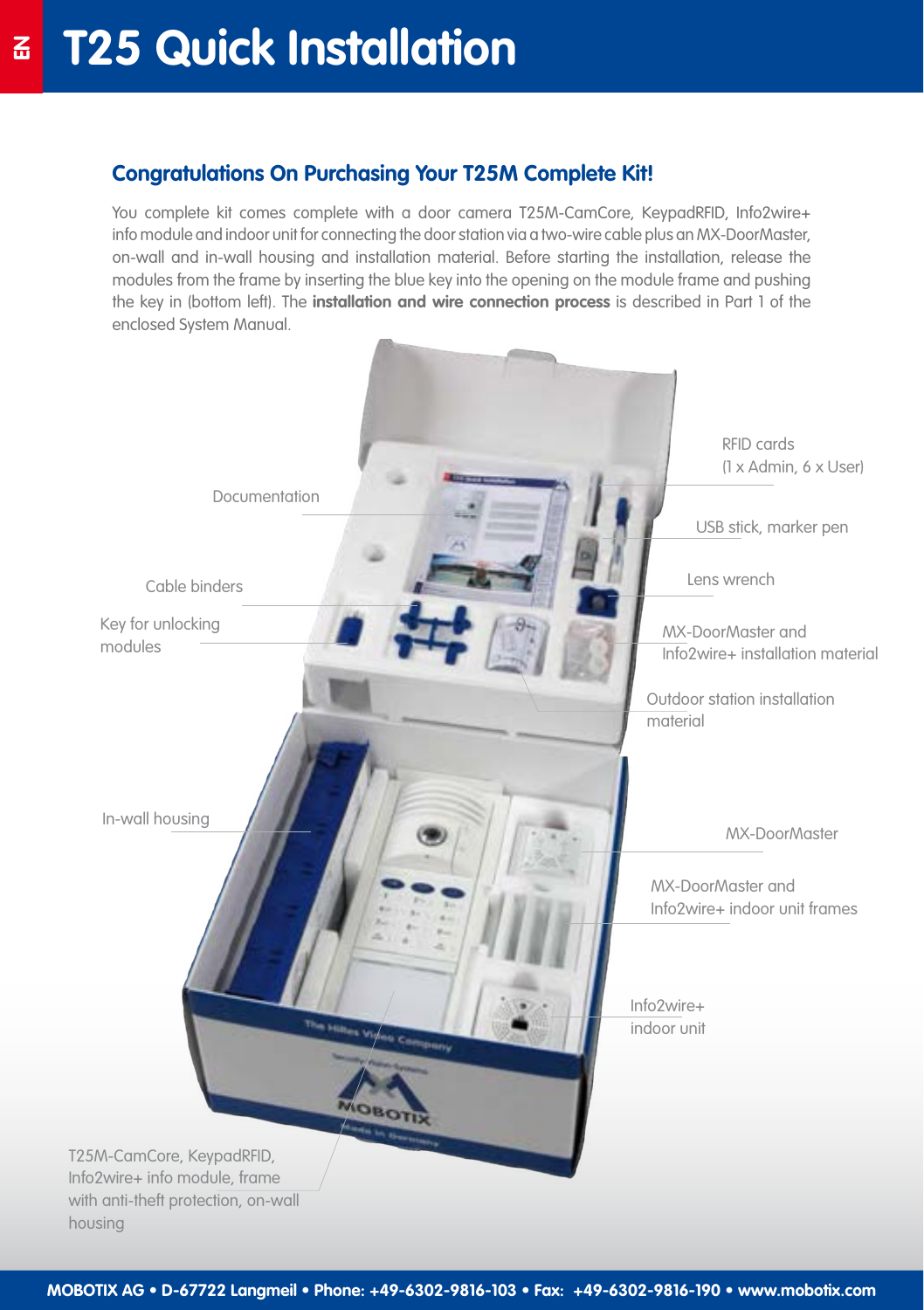

## **Step 1 – Start The Auto Configuration**

### **Connect And Start Up The Devices**

Connect all the devices as shown in the connection diagram in the **enclosed System Manual Part 1, Chapter 2.1.3**. Switch on the power supply (videophone via a power supply unit, door station via a PoE switch). After the videophone has started up, disconnect the door station briefly from the power supply (for example, remove network connector).

### **Press The Bell Button On The Camera Module**

As soon as the light and bell buttons on the camera module light up white, press the bell button until the two buttons start to flash briefly. The auto configuration process starts and the network data is announced (for example, IP address). Afterwards, the camera LEDs light up, the keypad number buttons flash white, the ESC/ALARM button flashes red and the OK/MENU button flashes blue.



### **Step 2 – Enter Super PIN**

Choose an 8 to 16 digit number. The number should not be composed only of zeros and must be difficult to guess. **Important: Make a note of the Super PIN straight away and keep it in a safe place**!

Enter the Super PIN and press the OK/MENU button. Enter the Super PIN again and press the OK/MENU button.